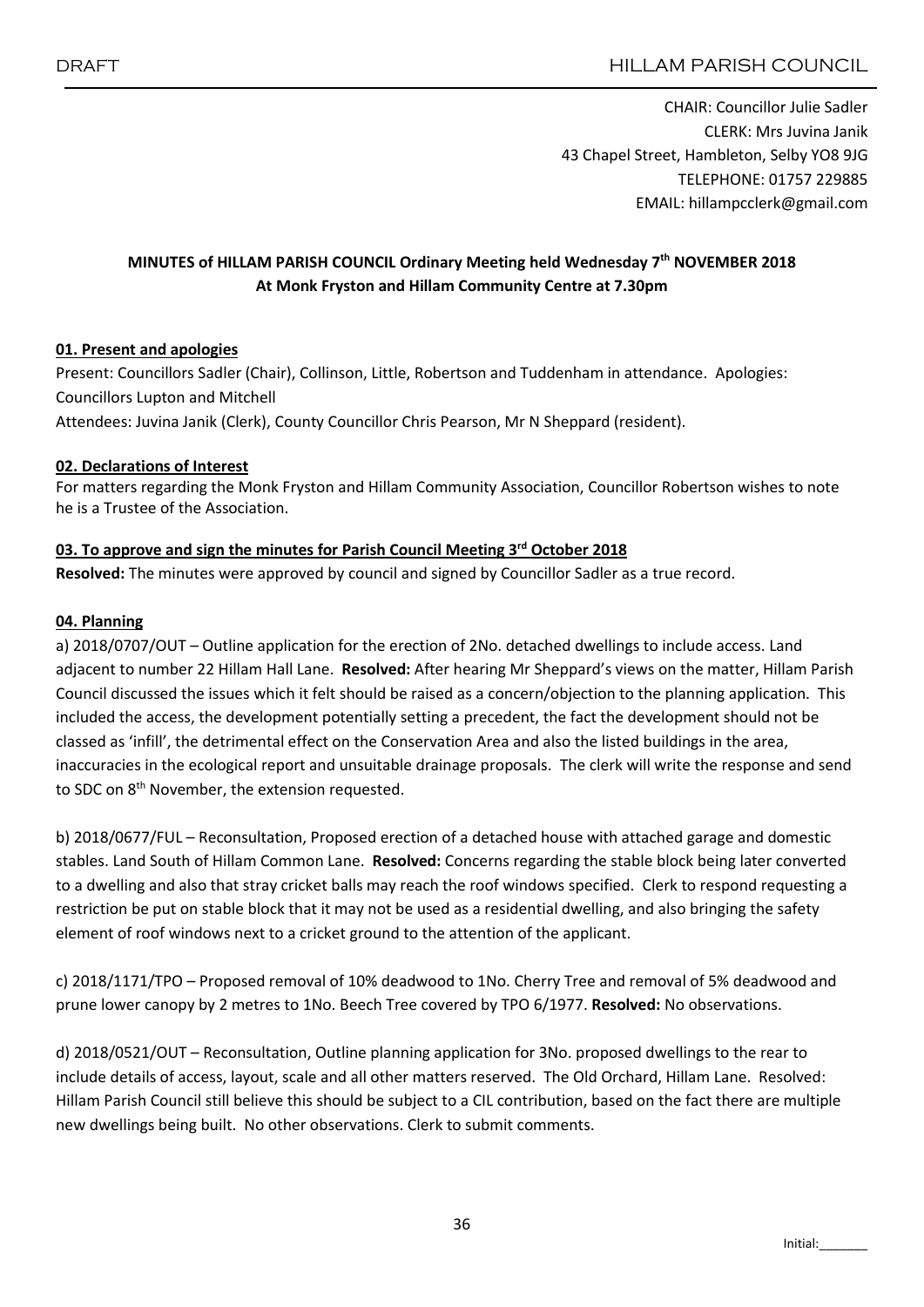## 5. Monthly Finance Report

a) Resolved: Council approved the September 2018 financial summary and bank reconciliation

|         |                                                    | Receipts |          | <b>CASHBOOK</b> | BANK             |  |
|---------|----------------------------------------------------|----------|----------|-----------------|------------------|--|
|         | Cashbook<br><b>Opening Balances</b><br>24 SEPT 18: |          |          | Closing         | <b>STATEMENT</b> |  |
|         |                                                    |          | Payments | Balance at      | Balance at       |  |
|         |                                                    |          |          | 24 OCTOBER      | 24 October       |  |
|         |                                                    |          |          | 2018            | 2018             |  |
| Reserve | £5218.72                                           | 2.60     |          | £5221.32        | £5221.32         |  |
| Account |                                                    |          |          |                 |                  |  |
| Current |                                                    | £7163.52 |          |                 |                  |  |
| Account | £9216.79                                           |          | £565.00  | £15,815.31      | £15,875.31       |  |

O/S chq no. 654 for £60.00 for Hall Hire at MFHCA.

£15,875.31 - £60.00 = £15,815.31 Statement and cashbook reconcile.

NB: £800 is ring-fenced grant for street light replacements not yet invoiced by NYCC. £1460.66 is ring-fenced grant for website and £500 is ring fenced for pump maintenance gifted by Hillam Historians.

b) Approve Payments to be made in NOVEMBER:

| Cheque No | <b>Details</b><br>Payee    |                                                     | <b>TOTAL COST</b> |           | <b>VAT: To</b><br><b>Redaim</b> |        |
|-----------|----------------------------|-----------------------------------------------------|-------------------|-----------|---------------------------------|--------|
|           | 655 Juvina Janik           | Clerk Salary OCT 2018                               |                   |           |                                 |        |
|           | 656 Juvina Janik           | Reimburse Camoflage Net                             |                   | 11.48     | £                               | 1.41   |
|           |                            | 657 Citizens Advice Donation in response to request | £                 | 30.00     |                                 |        |
|           |                            | 658 Image Co Print New Hillam Entrance Signs        | £                 | 300.00    | £                               | 50.00  |
|           |                            | TOTAL November SPEND £                              |                   | 560.58    | £                               | 51.41  |
|           | TOTAL 2018-19 ANNUAL SPEND |                                                     |                   | £7,094.35 |                                 | 238.61 |
|           |                            |                                                     |                   |           |                                 |        |

Resolved: The NOVEMBER payments were checked against invoices and cheques will be signed at meeting close. c) Following an appraisal before the meeting, the staffing committee approve the annual salary increment to be awarded to the clerk. Cllr Sadler will inform the Payroll accountant.

## 06. To discuss Village Maintenance

Added in error, see below.

## *07. Village Maintenance:*

a) Planters update: All entrances now completed and planted up with thank you tags. Some positive feedback received from villagers. Pub is the Hub Group is not happy with the thank you tags as they could be construed as thanking the Pub rather than the Group and believe the design of the sign looks like a cemetery plot. Resolved: The Parish Council takes on board all feedback, and believes that working within the limits set (costs, planning permissions, land-ownership) it has made a worthwhile improvement to the village entrances. Formal 'thank you' letters are to be sent out to all those who volunteered their time to organise and implement the improvements, including Mr & Mrs Venables who organised the Yorkshire Roses and donated them and also volunteered their time to plant up the beds at each sign, Mr Plows who hand painted the Roses and liaised with the sign makers for the Hillam name signs, and to Mr Bisset who donated his time, labour and materials to rebuild the entrances.

b) Street light update: Light at the top end of Betteras Hill Road is still not working, clerk to report. Previous issues were reported, clerk has followed up with NYCC but not heard back yet. The faulty flashing light at Hillam Hall Lane LP 19 has been seen to.

- c) Matters to report:
- i. Manor Court residents would like their streetlights to stay on all night. This is the type of development that NYCC will keep lights on for. Cllr Robertson will request this via NYCC. Residents